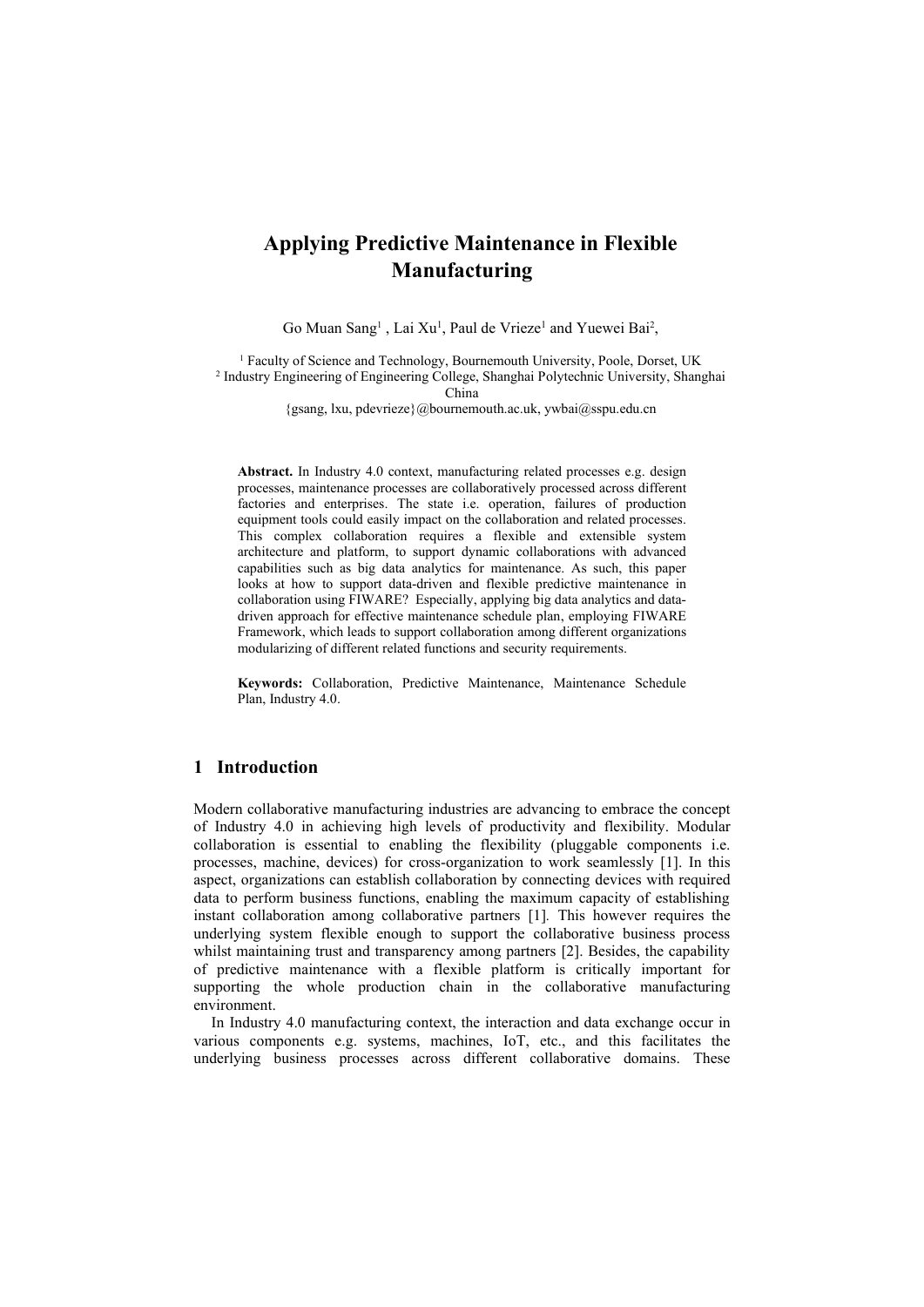#### 2 <Authors>

collaborative processes produce a huge amount of data and thereby bring opportunities such as big data driven discoveries such as analytics [1, 3]. However, traditional data processing and tools face huge challenges in dealing with big data, advanced analytics and offering a flexible analytics architecture platform [1, 3].

Besides, effective maintenance is critical to the manufacturing chain as it associates with downtime and faulty product which can affect the collaborations i.e. integrated value and processes [4]. Traditional maintenance approaches such as corrective (reactive), preventive, are not effective for the demand of modern collaborative manufacturing due to cost and management concerns [5]. Big data analytics with advanced techniques like machine learning offer an opportunity to maximize maintenance capability, namely predictive maintenance [2]. A flexible predictive maintenance solution is needed to provide effective maintenance management, enhancing the whole maintenance, and production process and minimizing downtime and cost.

This paper looks at how to support flexible predictive maintenance platform complying Industry 4.0 standards and Reference Architecture Model Industry (RAMI) 4.0 using FIWARE framework, which leads to support collaboration among different organizations modularizing of related functions. We look at how to support predictive maintenance for flexible manufacturing, which means we are not only looking at how to maintain one machine with different components but a series of machines within a product line. The contributions of this work are: a) to investigate a predictive maintenance method for supporting multi-machines within a product line, b) to introduce a predictive maintenance method and schedule plan utilizing state-ofthe-art approach for supporting flexible manufacturing, and c) using the designed predictive maintenance method to apply to an application case.

# **2 Related work**

Modern industrial collaborative computing is driven by Industry 4.0 [1]. Industry 4.0 can be realized as a collaborative value-creating network that supports flexibility and application of intelligent machines and processes using advanced technologies such as the internet of things (IoT), Cyber Physical Systems (CPS), big data analytics and cloud [1]. In the case of Industry 4.0 manufacturing, business processes are collaboratively processed across different factories and organizations for effective handling of production life cycle and demands [1, 6]. This process however is complex and hence entails a modular platform with flexibility and transparency for the data to flow across different collaborative domains [2].

A flexible and modular architecture platform is essential to supporting modern collaborative industry smart systems [4]. RAMI 4.0 simplifies Industry 4.0 with a three-dimensional model; hierarchy levels, functional layers and product lifecycle value stream [2]. RAMI 4.0 offers a simplified coherent view which provides an understanding of complex systems and processes involved in complex Industry 4.0 [2]. FIWARE, an open source framework exists as a service ecosystem composed of different key components called Generic Enablers (GEs). Using these GE components such as IoT/smart devices, services and big data analysis components, smart solutions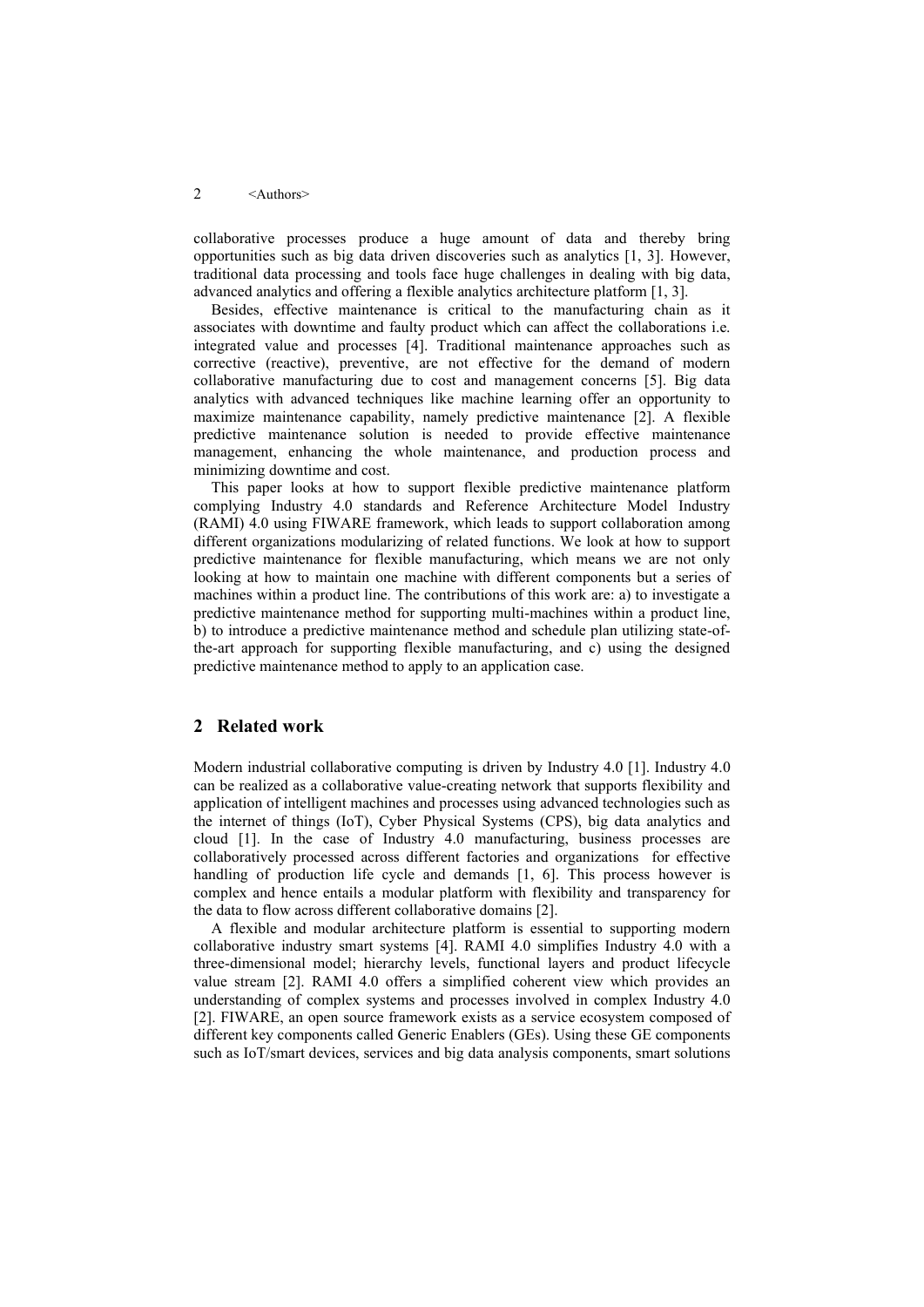can be developed for different needs or processes, promoting interoperability and modularity [4, 7]. Our previous work offers FIWARE predictive maintenance however does not cover the aspect of RAMI 4.0 and maintenance schedule plan [4]. Besides, a 5-level CPS architecture is proposed by [8] to support a step by step approach for designing smart manufacturing systems. This approach is based on a sequential manner which can be difficult to deal with the dynamic changes and demands of modern industry.

#### **2.1 Predictive Maintenance Model**

Maintenance is becoming essential to modern manufacturing as it impacts on costs which are related with downtime and faulty products [9]. Predictive maintenance is based on data-driven methods and maintenance activity is scheduled in advance and acted before a failure event occurs [9]. Thus, it offers advanced analytics and a costeffective option [2, 9], compared with traditional approaches such as corrective, preventive maintenance which are costly and complex [5].

Tool condition detection and Remaining Useful Life (RUL) estimation help to manage optimal predictive maintenance [2, 5]. This facilitates producing effective maintenance schedule plan in advance, subsequently minimizing downtime, cost, and unnecessary maintenance, and maintaining effective operating conditions of machine equipment [2, 9]. RUL estimation of a component derives from the present time and the end of its useful life whereas the degradation or health of a component is considered for the tool condition detection [2, 5].

Time series or sequential sensor data such as operational and condition data collected from manufacturing machine/equipment are used for data-driven predictive models such as tool condition detection aspects, RUL [4]. In this process, Long Short-Term Memory Network (LSTM) well suits for the predictive models [4], compared with other widely used techniques such as sequence learning Hidden Markov Model, Recurrent Neural Network which face different challenges such as computational complexity and storage [10, 11].

In the context of collaborative manufacturing, maintenance is complex as it associates with different systems/components e.g. IoT devices, CNC machines, tools, etc. At this stage, different aspects of maintenance such as single-component and limited multi-component systems are predominantly explored in the research community. In the case of conventional maintenance, single-component systems were focused in [12, 13]. These works generally consider for individual equipment or component and ignore other associated components. Subsequently, multi-component systems become the focus of various works [14–16]. In this context, production equipment with a multi-component system was focused. Moreover, additional considerations such as economic (cost related to machine, fixing, downtime), a dynamic group in maintenance are realized by [15] for cost savings.

At this stage, current approaches still lack the attention for Industry 4.0, particularly considering the nature and increasing application of complex systems i.e. multiple machines with multiple components. Traditional maintenance approaches such as corrective, preventive are ineffective, expensive and possibly initiate human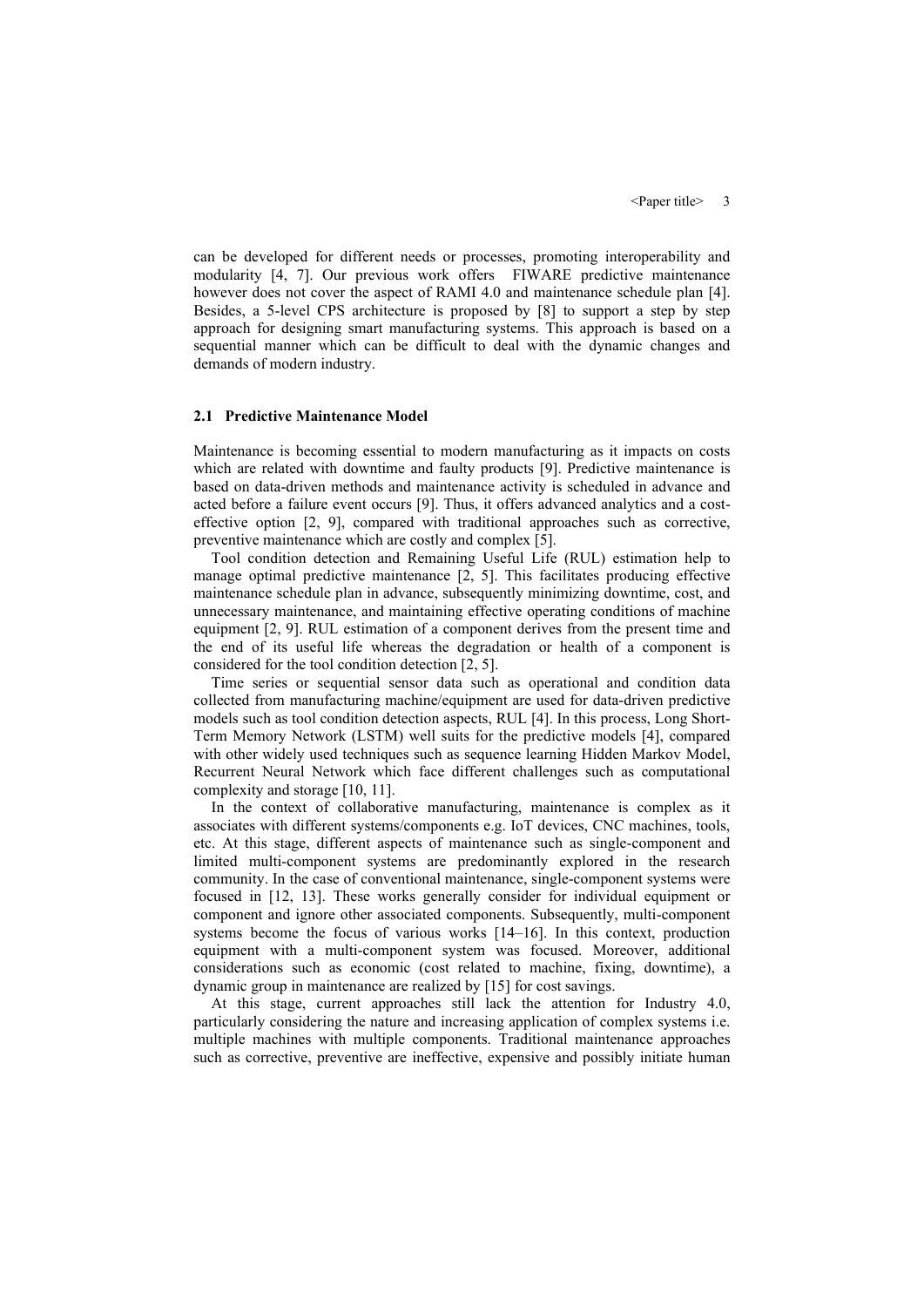error [9]. Our previous works only focus on the aspect of FIWARE [4] but do not consider for schedule plan and RAMI 4.0 architecture [2]. Thus, this demands a new approach which considers complex systems for optimal maintenance schedule plan in flexible predictive maintenance. In addition to complex systems, key factors such as maintenance task, cost, availability, should be considered in deciding optimal maintenance schedule plan.

# **3 Predictive Maintenance Model for Flexible Manufacturing**

We propose the predictive maintenance model described in Fig. 1, which supports the proposed predictive maintenance for flexible manufacturing. The predictive maintenance module takes as inputs of data from machines as well as data related to machines and generates the outcomes of the predictive models that forecast the future machine conditions assisting decision making for optimal maintenance schedule plan.

There are three main functions in the predictive maintenance model, namely data collection, data processing, and maintenance analysis. The **data collection** in general is online activities related to various data. First data needs to be collected from different machines within a product line of flexible manufacturing; online data collection allows data to be received synchronously from the product line. Secondly, real-time data can better reflect the machines' conditions. In a flexible manufacturing environment, various data such as operation, event and condition data are collected [2]; operation data refers to data about the certain process; event data generally refers to information about what happened to the asset i.e. machine equipment, and which maintenance was applied to it; condition data such as health and measurements of the physical asset. Moreover, various sensors such as ultrasonic sensors, accelerometers, gyroscopes, etc. are used for dealing with different data signals such as vibrations, pressure, temperature, etc. exist and [17]. Various data storages such as relational database, NoSQL, Hadoop or data lake can be used for different needs i.e. streaming, structured data etc. [3].

The **data processing** concerns with the general operations conducted to producing insight from a large amount of data [18]. Raw data must be converted into information for decision making [18]. Typically, data preprocessing, cleaning and reduction, are carried out [3]. *Data preprocessing* may involve removing redundant or inconsistent data whereas *data cleaning* might deal with missing value, format. *Data reduction* generally deals with transforming data into ordered, meaningful, and simplified forms such as feature or case collection [3]. In the proposed model, data processing also concerns with both online and offline. The online aspect refers to realtime monitoring and alert notification. For this process, the condition and status of the machine equipment or tool of the production system are considered. Typically, the real-time data about status or condition is compared with the threshold of the machine equipment maintained in a database for monitoring and notification.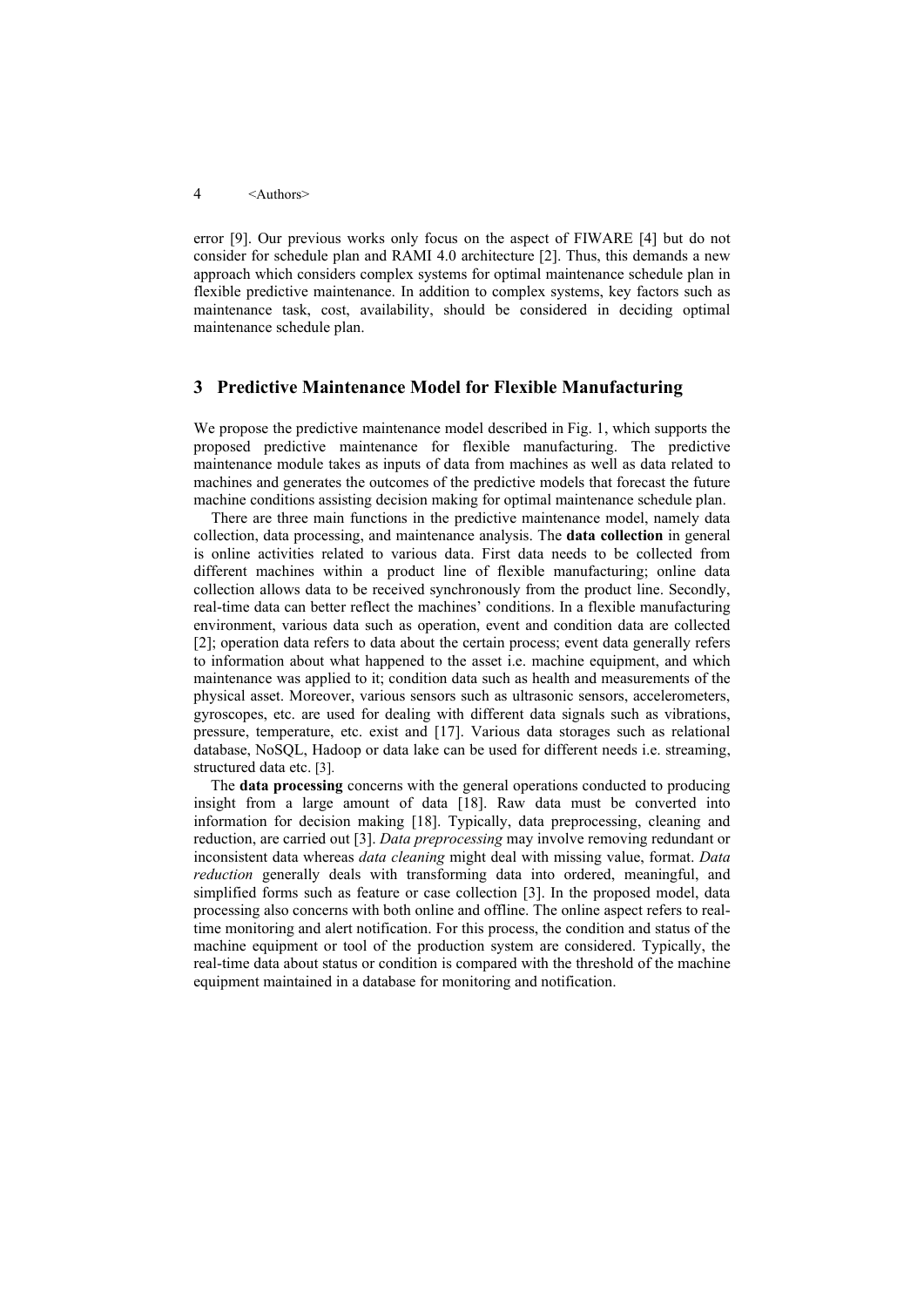<Paper title> 5



**Fig. 1.** Proposed Predictive Maintenance Model

Regarding the offline aspect, it focuses on the predictive models such as RUL and detection of machine tool wear, derived from LSTM. The trained models are deployed and used for RUL estimation and detection for potential problems arising in production. To facilitate capabilities such as big data analytics of predictive maintenance, various data such as sensors, manufacturer data and machine tool operator data are utilized for predicting the machine condition and RUL [4, 5]. Regarding the machine conditions and RUL, the machine components of the same type with failure data or any event that states the end of the component life [2].

As for the real-time aspect i.e. alert, monitoring in the dashboard, the underlying assets i.e. machine, device, factory, etc. are considered [2]. For online processing in Algorithm 1, real-time operational data derived from the underlying machine/equipment *N* is processed and compared with the threshold. When the state *i* is above the threshold *i*, the alert *i* will prompt to perform the executable maintenance task for the qualified item *j*. In this case, maintenance task such as minor adjustment which can be executed by automation, is considered. If the maintenance task cannot solve the problem, the qualified available maintenance operator *k* will be required, and the corresponding item of alert *i* will then also be set to normal. In this case, a database with the maintenance repository is used for storing the key threshold of the asset i.e. machine equipment.

At the **maintenance analysis,** it takes as inputs the outcomes of the predictive models that forecast the future machine conditions assisting decision making for optimal maintenance schedule plan. The result of maintenance analysis both online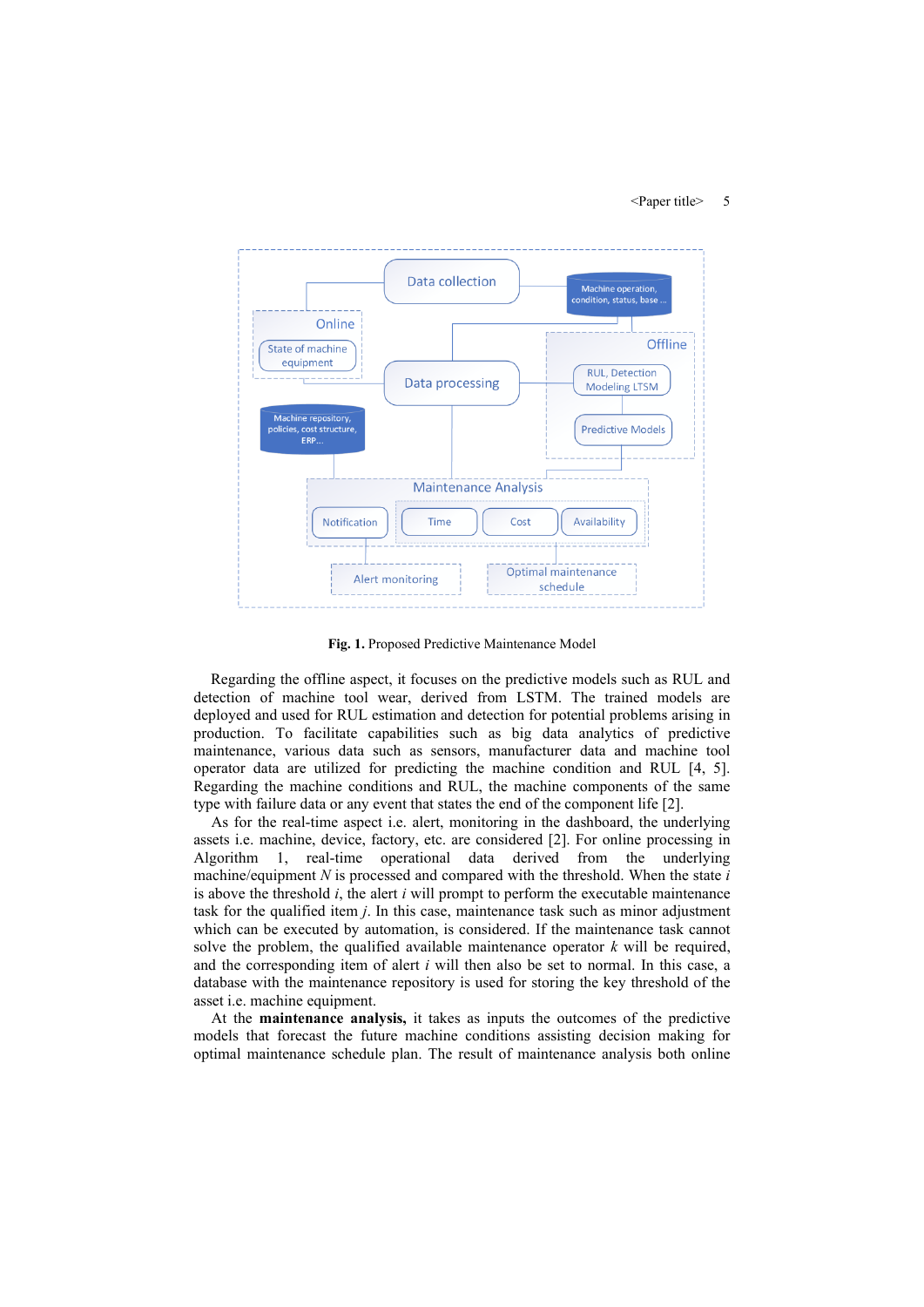#### $6 \leq$ Authors $>$

and offline will be presented in a dashboard. Different notification and the maintenance analysis based on time, cost, and availability are involved in this level. Based on the notification of machine condition of each asset (including its future trend) and RUL, the Maintenance Analysis module provides the probability necessary for computing the weights following Algorithm 2 and 3.

```
Algorithm 1: Online (Real-time) processing
    for each maintenance asset i to N do
if state(i) < threshold(i) then break end if // exit as not outstanding asset
              set alert(i) = true 
for each maintenance task j of item(i) do
 if task(j) == true then
 do maintenance task (j) // automation maintenance
                       waitForTaskExecution()<br>if(state(i) < threshold (i)) then
               if(state(i) < threshold (i)) then 
 set alert(i) = false // set as completed
 else
                        for k of operator(i) do
              if operator (k) == true then
 do maintenance task (j)
                               set maintenance task (j) = false
                                set alert(i) = false
                           end if
                        end for
                      end if
                     if (alert(i) == false) then break end if
             end for
        end for
Algorithm 2: Maintenance schedule processing
Output maintenance schedule plan<br>
Initialize maintenance schedule = null<br>
Set cost = 0, time = 0, availability = 0<br>
maintenanceAssets = Get Maintenance Assets // invoke algorithm 3
 // compute for each maintenance assets
 availability = Compute Maintenance Availability (maintenanceAssets)
 time = Compute Maintenance Time (maintenanceAssets) 
 cost = Compute Maintenance Cost (maintenanceAssets)
           get the optimal schedule by overall minimum
        maintenance schedule = min (cost, time, availability)
        return maintenance schedule
Algorithm 3: Get maintenance assets (multi-machines/components) processing
        Output maintenance assets
 Initialize maintenance_assets = null
 maintenanceAssets = Get Machine Assets // from database for outstanding alerts
 for each m in maintenanceAssets do
if m is multiple machine or component then
                    for each k in m do
                          if k requires maintenance then
                              maintenance_assets +=
                          else 
               break
 end if
                    end for
               else m is single machine or component then
                   if m requires maintenance then<br>maintenance assets += m
                         maintenance
                    else break end if 
                end if
         end for
         return maintenance_assets
```
The Maintenance Analysis module determines the maintenance schedule plan for all the activities that can be computed as the estimated automation task or operator/engineer displacement time from the assets (machine equipment). This also depends on the relative positions of the assets, the displacement time or automation of the repair machine equipment of the completed maintenance activity. The cost associated with the operation, downtimes, repair, etc. to the asset *m*. Note that, all these costs depend also on the characteristics of the task and operator. The availability is associated with the asset items for maintenance (e.g. work in progress production).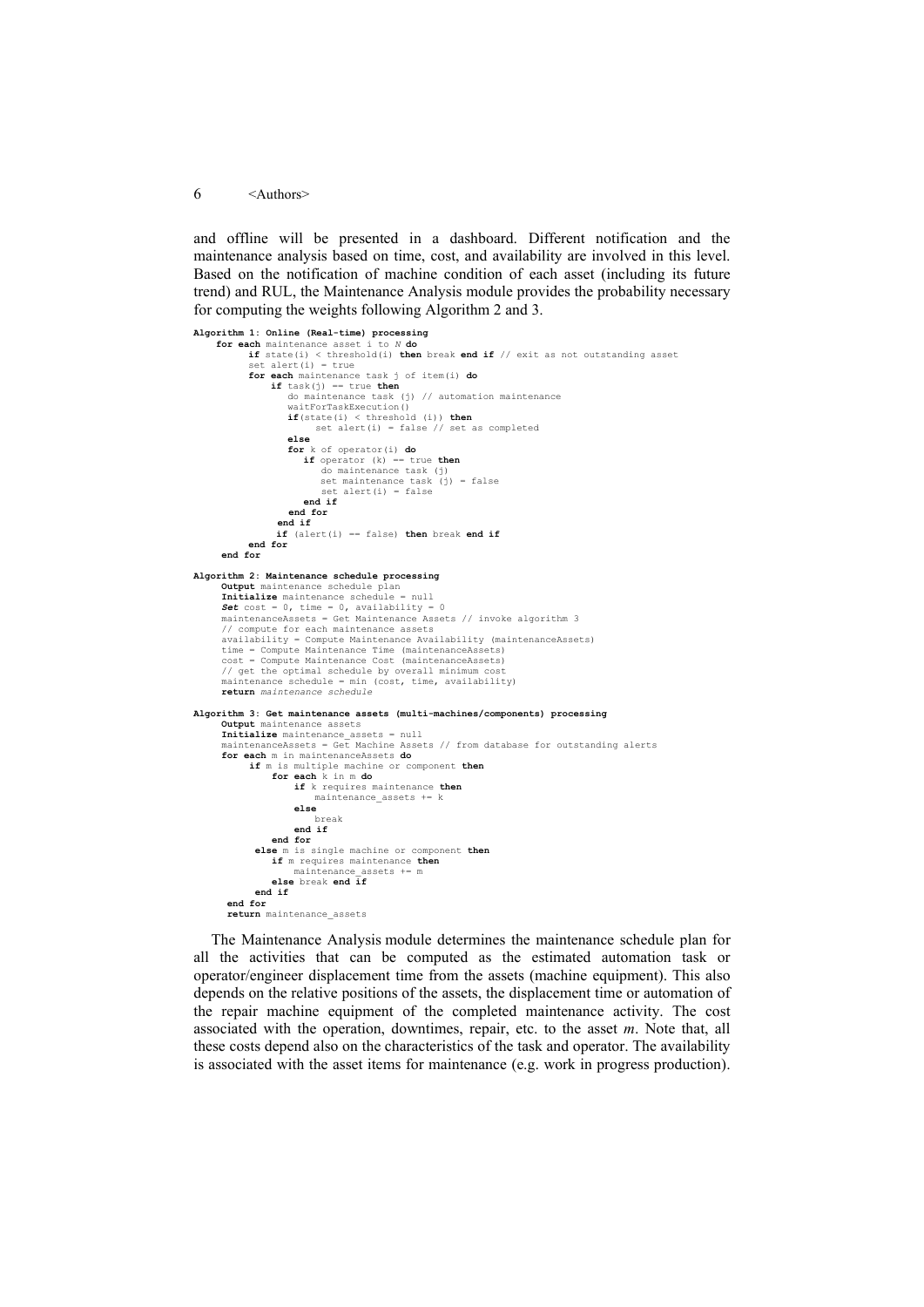The schedule activity is triggered via the Optimal Maintenance Scheduling module, which determines the optimal maintenance schedule by considering the abovedetermined maintenance constraints such as cost, time, and availability. Subsequently effective maintenance schedule plan can be produced, enabling optimal procedure task.

## **4 Predictive Maintenance Model Application Case**

A flexible manufacturing factory operates with a variety of systems such as processing, logistics, information, machine equipment tools, collaborative processes and data, etc. Fig. 2 depicts an example of the flexible factory. In this case, the processing system operates with three robots, 4 sets of machines, AGV trolleys, carrier plates and a warehouse. For operation such as measurement, cleaning and drying the workpiece, machine tools such as coordinate measuring machine, cleaning machine, drying machine are utilized. During operation, these different machines equipment tools generate various data. Besides, collaborative processes or data are processed or accessed across collaborative domains i.e. suppliers, machine manufacturers, insurers, etc.



**Fig. 2.** Flexible Manufacturing Factory

From our literature review in Section 2, it is realized that FIWARE framework with RAMI 4.0 offers the flexibility, modularity and simplified architecture which are critical to the application case to effectively manage dynamic collaborations, productivity, product life cycle and costs. To achieve an optimal solution and satisfy the standards of Industry 4.0, FIWARE framework in the context of RAMI 4.0 and data model from [4] are thus adopted for the proposed predictive maintenance. The proposed predictive maintenance model in Fig. 1 is applied for the application case applying RAMI 4.0 and key components of FIWARE framework in Fig. 3.

At the resource module, the assets i.e. factory machines, robots, etc. represent the asset layer of RAMI 4.0, operate and connect with the Orion context broker,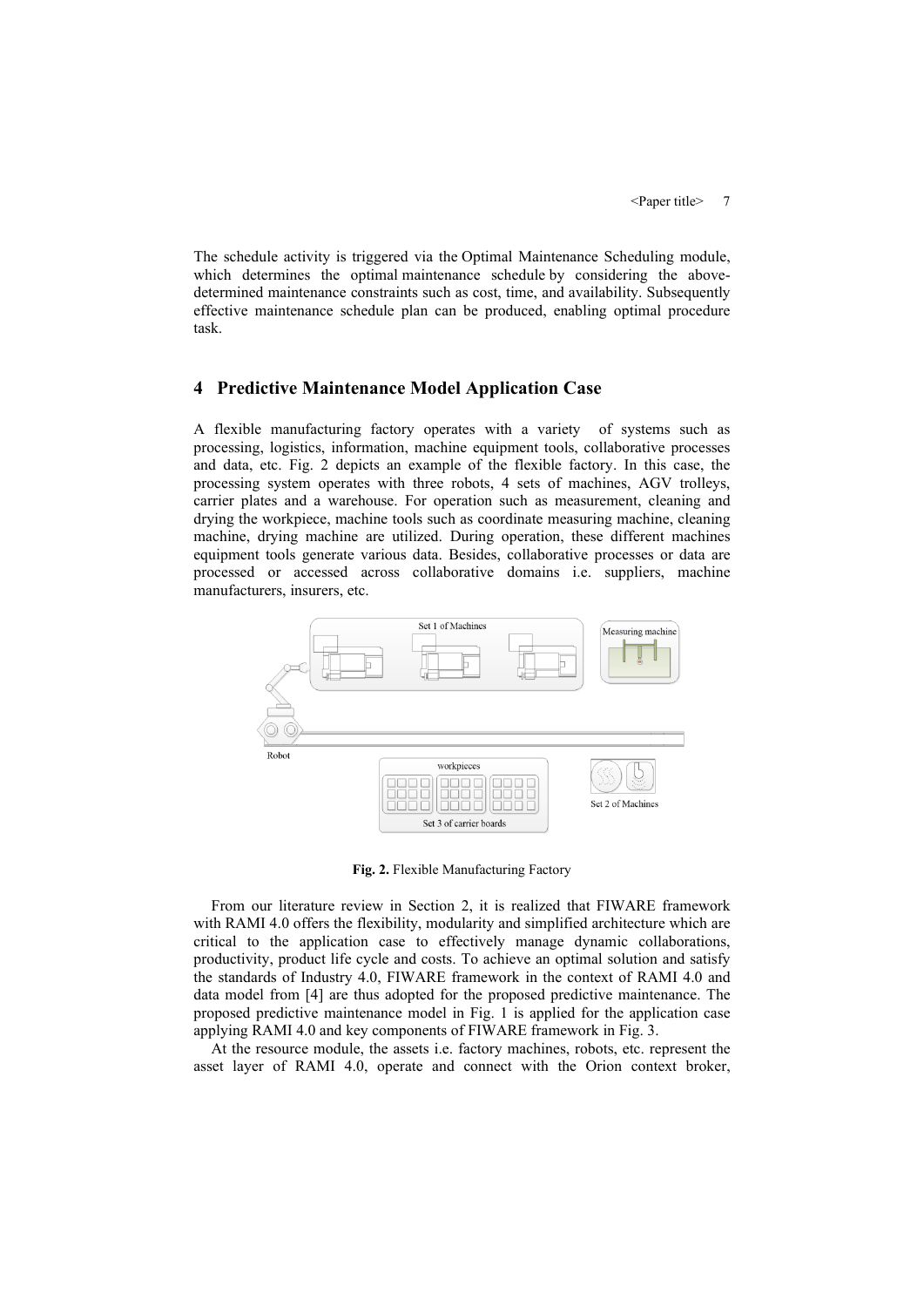#### 8 <Authors>

associated processes and data storage via related adapters. In the middleware and data module, it represents the communication and information layer of RAMI 4.0 and using NGSI REST API and PEP Proxy for interaction and security enforcement, the Orion context broker facilitates the context data processing to the process module and data storage such as HDFS as the data layer. At the process module, it represents the functional layer of RAMI 4.0 and Cosmos Big Data analysis enables both batch and stream processing including Hadoop engine, and related predictive models which are connected to the context broker and the application module [7]. Various applications and user interfaces can be integrated as required at the application module, representing the business layer of RAMI 4.0. Moreover, real-time data triggered by the asset can be served by different applications such as QuantumLeap, Grafana, Hive, etc.







**Fig. 4.** Initial result from sample flexible manufacturing dataset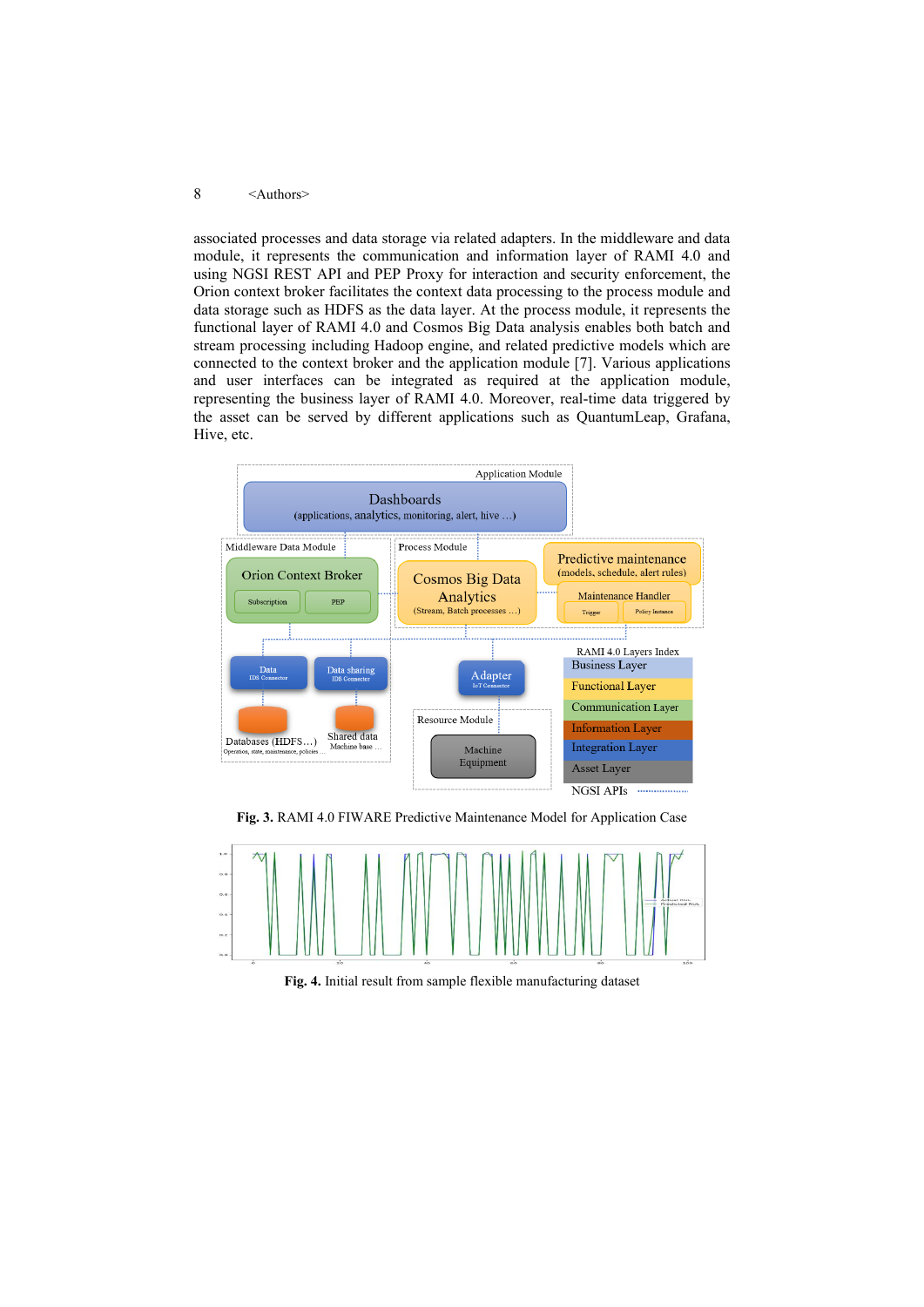An initial result trained from a sample dataset for the predictive model using Keras, TensorFlow backend and the Adam optimizer is presented in Fig. 4. Optimized model learning will be conducted before deployment.

The analysis based on the predictive models such as RUL, detection and maintenance analysis information related to maintenance cost, time and availability from the machine repository (machine schedule, availability, design, capabilities, configurations, parameters, etc.) stored in a database using the adopted data model from [4], are available via the dashboards. As a result, the maintenance operators can obtain information about the availability of the resources towards the creation of effective maintenance schedule process plans via the dashboard. Subsequently it will reduce downtimes, cost and enhance the production chain.

A network of collaborations in different processes such as machines, suppliers, machine manufacturers, insurers, customers exists in the case, and this poses challenges such as trust among collaborative partners. To support transparent collaboration, FIWARE's IDS connectors are utilized for accessing and processing collaborative data such as machine base data from manufacturers, machine diagnosis for insurers, and product design data from designers. This facilitates transparent interaction and data exchange across collaborations enabling access usage policy and thus traceability. FIWARE container virtualization is adopted for better scalability of the proposed solution.

# **5 Conclusion**

Modern collaborative manufacturing is complex, face different challenges, and requires a flexible architecture platform that will assist in managing optimal maintenance. We proposed a Predictive Maintenance Model that offers a flexible and modular system using FIWARE and RAMI 4.0 complying Industry 4.0 standards and enabling advanced analytics such as LSTM models. Using a flexible manufacturing case, the proposed model is demonstrated in a way that different systems or processes can be integrated in a modular fashion, and effective maintenance schedule can be planned. Ultimately, it enables effective maintenance management, enhancing the whole production and maintenance process with transparent collaboration, and minimizing downtime and cost. Lastly, optimized predictive and maintenance schedule models with both application case and other use cases across the industry will be performed and evaluated in future work.

**Acknowledgments.** This research is partially funded by the State Key Research and Development Program of China (2017YFE0118700) and it is part of the FIRST project which has received funding from the European Union's Horizon 2020 research and innovation programme under the Marie Skłodowska-Curie grant agreement No 734599.